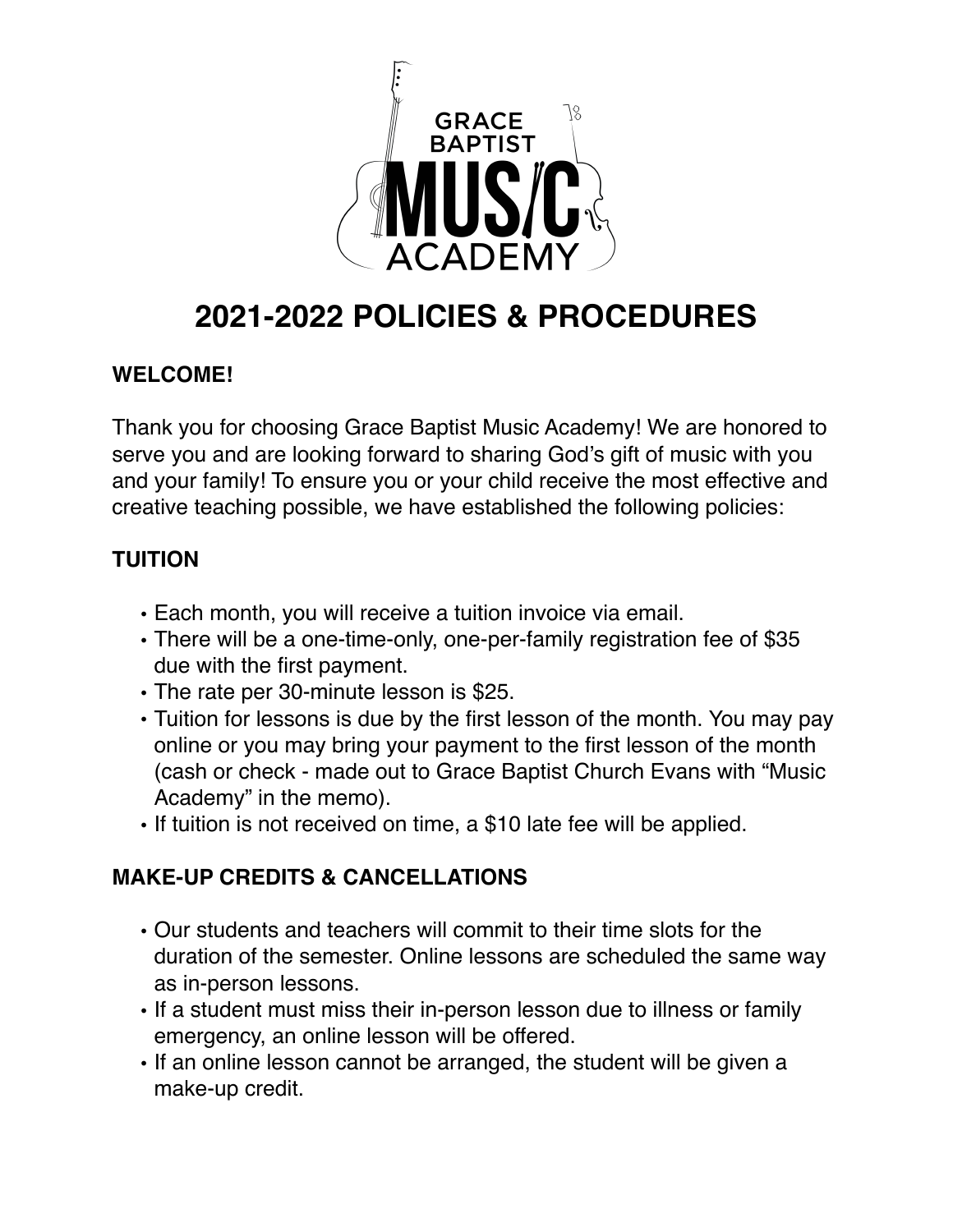- Each student is allowed one make-up lesson per semester. The makeup credits are typically reserved for cancellations due to illnesses or family emergencies (not for no-shows).
- The make-up lesson will be during their regularly scheduled lesson time, the following month (in the form of an account credit).
- If a teacher must cancel lessons, their students will be given make-up credits (to be applied to the following month's invoice).
- If Columbia County Schools are closed for inclement weather or to prevent the spread of Covid, online lessons will be offered.
- If you need to discontinue lessons, please give us 30 days written notice.

## **COMMUNICATION**

- We primarily communicate via email.
- We utilize our website (hosted by My Music Staff) for scheduling and invoicing.
- If you are new to the Music Academy, you will be sent a login email for the website.
- If you have forgotten your password, it can be reset by the Music Academy Director.
- Please be sure to exchange phone numbers with your instructor (this is especially helpful if the need for a last-minute cancellation arises).

## **STUDENT COMMITMENT**

- Students will need to acquire the instruction books recommended by their teacher and bring these books to every lesson.
- Students will need to acquire their own instrument and accessories. Your instructor can give you recommendations.
- Regular practice between the lessons is the best way to make progress and fully enjoy the learning experience.
- Students should respect their teachers and their fellow students.